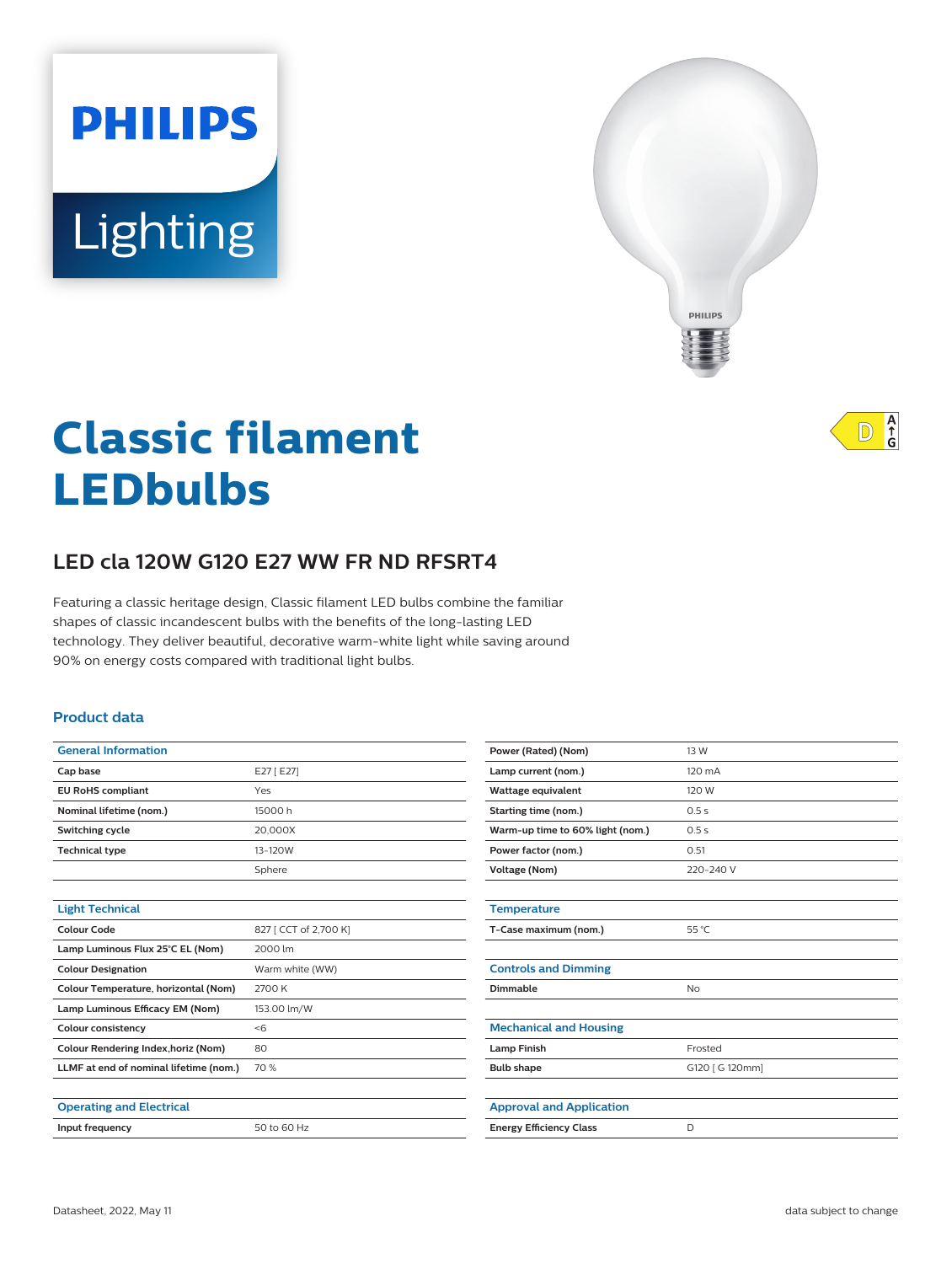## **Classic filament LEDbulbs**

| Energy consumption kWh/1,000 hours | 13 kWh                                |
|------------------------------------|---------------------------------------|
|                                    | 374860                                |
|                                    |                                       |
| <b>Product Data</b>                |                                       |
| <b>Full product code</b>           | 871869976481400                       |
| Order product name                 | LED cla 120W G120 E27 WW FR ND RESRT4 |
| EAN/UPC - product                  | 8718699764814                         |

| Order code                        | 929002372101 |
|-----------------------------------|--------------|
| SAP numerator - quantity per pack |              |
| Numerator - packs per outer box   | 4            |
| <b>SAP</b> material               | 929002372101 |
| SAP net weight (piece)            | 0.100 kg     |
|                                   |              |

#### **Dimensional drawing**



**Product D C** LED cla 120W G120 E27 WW FR ND RFSRT4 124 mm 177 mm

**LED cla 120W G120 E27 WW FR ND RFSRT4**

#### **Photometric data**





**LEDbulb 13W A67 E27 827 CL**

#### **LEDbulb CLA 13W G120 E27 827 FR**



**LEDbulb CLA G120 13W E27 827 FR**